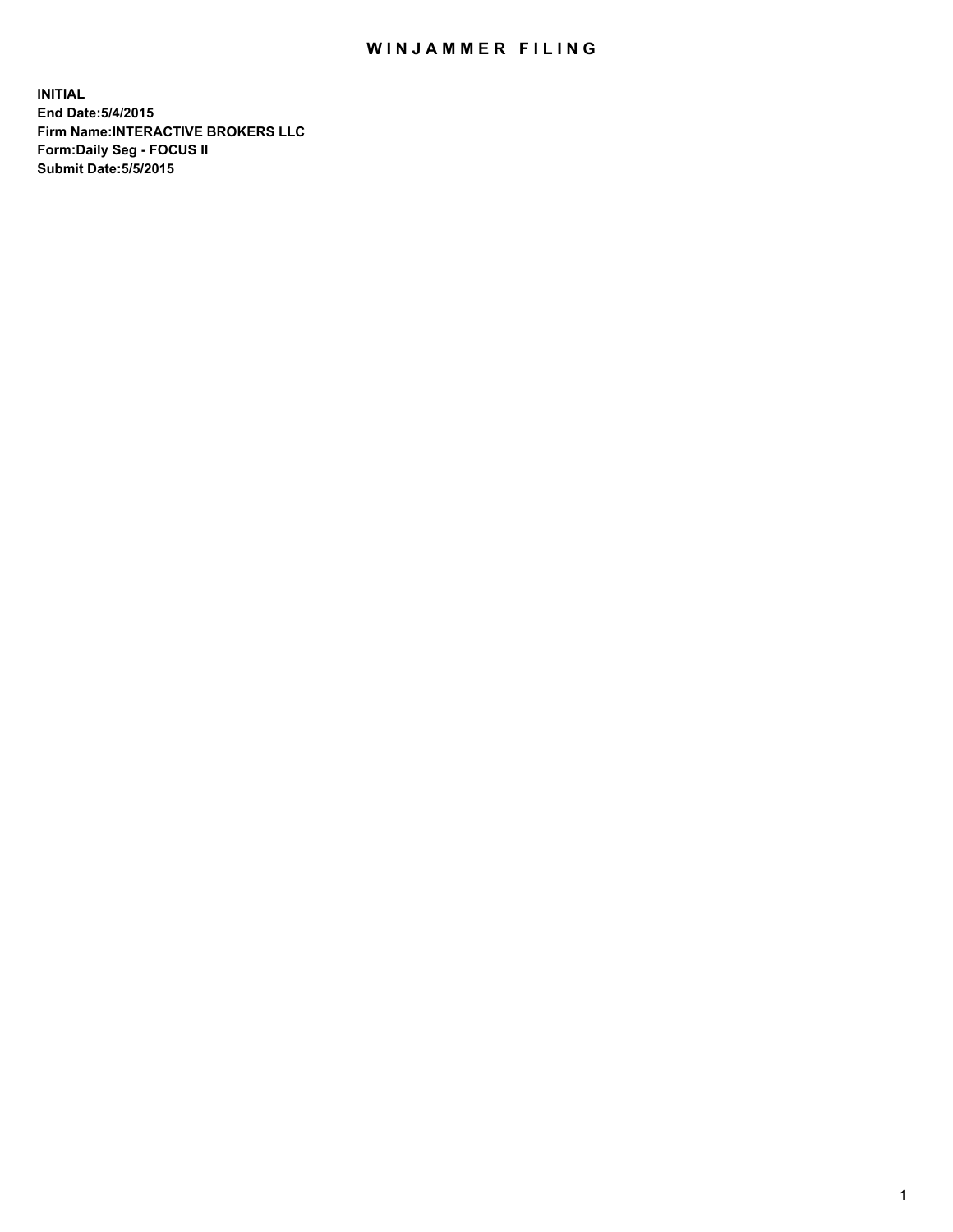## **INITIAL End Date:5/4/2015 Firm Name:INTERACTIVE BROKERS LLC Form:Daily Seg - FOCUS II Submit Date:5/5/2015 Daily Segregation - Cover Page**

| Name of Company                                                                   | <b>INTERACTIVE BROKERS LLC</b> |
|-----------------------------------------------------------------------------------|--------------------------------|
| <b>Contact Name</b><br><b>Contact Phone Number</b>                                | <b>Michael Ellman</b>          |
|                                                                                   | 203-422-8926                   |
| <b>Contact Email Address</b>                                                      | mellman@interactivebrokers.co  |
|                                                                                   | $\underline{\mathbf{m}}$       |
| FCM's Customer Segregated Funds Residual Interest Target (choose one):            |                                |
| a. Minimum dollar amount: ; or                                                    | $\overline{\mathbf{0}}$        |
| b. Minimum percentage of customer segregated funds required:% ; or                | 0                              |
| c. Dollar amount range between: and; or                                           | 155,000,000 245,000,000        |
| d. Percentage range of customer segregated funds required between:% and%.         | 00                             |
| FCM's Customer Secured Amount Funds Residual Interest Target (choose one):        |                                |
| a. Minimum dollar amount: ; or                                                    | $\overline{\mathbf{0}}$        |
| b. Minimum percentage of customer secured funds required:% ; or                   | 0                              |
| c. Dollar amount range between: and; or                                           | 80,000,000 120,000,000         |
| d. Percentage range of customer secured funds required between:% and%.            | 00                             |
|                                                                                   |                                |
| FCM's Cleared Swaps Customer Collateral Residual Interest Target (choose one):    |                                |
| a. Minimum dollar amount: ; or                                                    | $\overline{\mathbf{0}}$        |
| b. Minimum percentage of cleared swaps customer collateral required:% ; or        | $\underline{\mathbf{0}}$       |
| c. Dollar amount range between: and; or                                           | 0 <sub>0</sub>                 |
| d. Percentage range of cleared swaps customer collateral required between:% and%. | 0 <sub>0</sub>                 |
|                                                                                   |                                |
| Current ANC:on                                                                    | 2,509,562,004 04-MAY-2015      |
| <b>Broker Dealer Minimum</b>                                                      | 296,165,094                    |
| Debit/Deficit - CustomersCurrent AmountGross Amount                               |                                |
| Domestic Debit/Deficit                                                            | 2,520,503                      |
| Foreign Debit/Deficit                                                             | 8,431,4650                     |
| Debit/Deficit - Non CustomersCurrent AmountGross Amount                           |                                |
| Domestic Debit/Deficit                                                            | 0 <sub>0</sub>                 |
| Foreign Debit/Deficit                                                             | 0 <sub>0</sub>                 |
| Proprietary Profit/Loss                                                           |                                |
| Domestic Profit/Loss                                                              | $\overline{\mathbf{0}}$        |
| Foreign Profit/Loss                                                               | $\underline{\mathbf{0}}$       |
| Proprietary Open Trade Equity                                                     |                                |
| Domestic OTE                                                                      | <u>0</u>                       |
| Foreign OTE                                                                       | <u>0</u>                       |
| <b>SPAN</b>                                                                       |                                |
| <b>Customer SPAN Calculation</b>                                                  | 1,344,578,305                  |
| Non-Customer SPAN Calcualation                                                    | <u>23,111,300</u>              |
| Proprietary Capital Charges                                                       | <u>0</u>                       |
| Minimum Dollar Amount Requirement                                                 | 20,000,000 [7465]              |
| Other NFA Dollar Amount Requirement                                               | 22,087,827 [7475]              |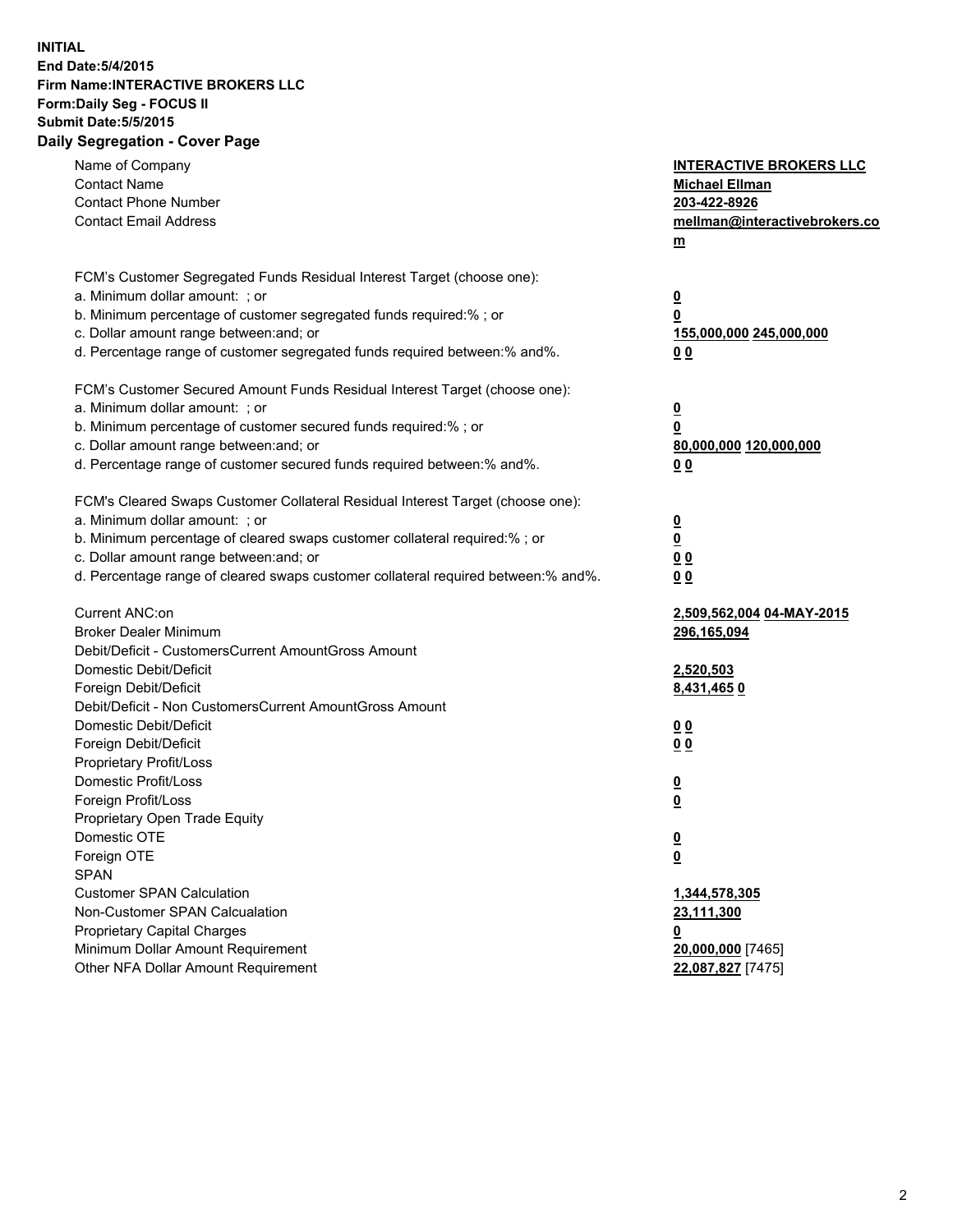## **INITIAL End Date:5/4/2015 Firm Name:INTERACTIVE BROKERS LLC Form:Daily Seg - FOCUS II Submit Date:5/5/2015 Daily Segregation - Secured Amounts**

|     | Foreign Futures and Foreign Options Secured Amounts                                         |                                   |
|-----|---------------------------------------------------------------------------------------------|-----------------------------------|
|     | Amount required to be set aside pursuant to law, rule or regulation of a foreign            | $0$ [7305]                        |
|     | government or a rule of a self-regulatory organization authorized thereunder                |                                   |
| 1.  | Net ledger balance - Foreign Futures and Foreign Option Trading - All Customers             |                                   |
|     | A. Cash                                                                                     | 520,053,989 [7315]                |
|     | B. Securities (at market)                                                                   | $0$ [7317]                        |
| 2.  | Net unrealized profit (loss) in open futures contracts traded on a foreign board of trade   | 24,030,772 [7325]                 |
| 3.  | Exchange traded options                                                                     |                                   |
|     | a. Market value of open option contracts purchased on a foreign board of trade              | 117,019 [7335]                    |
|     | b. Market value of open contracts granted (sold) on a foreign board of trade                | -22,571 [7337]                    |
| 4.  | Net equity (deficit) (add lines 1.2. and 3.)                                                | 544,179,209 [7345]                |
| 5.  | Account liquidating to a deficit and account with a debit balances - gross amount           | 8,431,465 [7351]                  |
|     | Less: amount offset by customer owned securities                                            | 0 [7352] 8,431,465 [7354]         |
| 6.  | Amount required to be set aside as the secured amount - Net Liquidating Equity              | 552,610,674 [7355]                |
|     | Method (add lines 4 and 5)                                                                  |                                   |
| 7.  | Greater of amount required to be set aside pursuant to foreign jurisdiction (above) or line | 552,610,674 [7360]                |
|     | 6.                                                                                          |                                   |
|     | FUNDS DEPOSITED IN SEPARATE REGULATION 30.7 ACCOUNTS                                        |                                   |
| 1.  | Cash in banks                                                                               |                                   |
|     | A. Banks located in the United States                                                       | $0$ [7500]                        |
|     | B. Other banks qualified under Regulation 30.7                                              | 0 [7520] 0 [7530]                 |
| 2.  | Securities                                                                                  |                                   |
|     | A. In safekeeping with banks located in the United States                                   | 489,199,280 [7540]                |
|     |                                                                                             |                                   |
| 3.  | B. In safekeeping with other banks qualified under Regulation 30.7                          | 0 [7560] 489,199,280 [7570]       |
|     | Equities with registered futures commission merchants                                       |                                   |
|     | A. Cash                                                                                     | $0$ [7580]                        |
|     | <b>B.</b> Securities                                                                        | $0$ [7590]                        |
|     | C. Unrealized gain (loss) on open futures contracts                                         | $0$ [7600]                        |
|     | D. Value of long option contracts                                                           | $0$ [7610]                        |
|     | E. Value of short option contracts                                                          | 0 [7615] 0 [7620]                 |
| 4.  | Amounts held by clearing organizations of foreign boards of trade                           |                                   |
|     | A. Cash                                                                                     | $0$ [7640]                        |
|     | <b>B.</b> Securities                                                                        | $0$ [7650]                        |
|     | C. Amount due to (from) clearing organization - daily variation                             | $0$ [7660]                        |
|     | D. Value of long option contracts                                                           | $0$ [7670]                        |
|     | E. Value of short option contracts                                                          | 0 [7675] 0 [7680]                 |
| 5.  | Amounts held by members of foreign boards of trade                                          |                                   |
|     | A. Cash                                                                                     | 174,964,907 [7700]                |
|     | <b>B.</b> Securities                                                                        | $0$ [7710]                        |
|     | C. Unrealized gain (loss) on open futures contracts                                         | 17,546,868 [7720]                 |
|     | D. Value of long option contracts                                                           | 117,020 [7730]                    |
|     | E. Value of short option contracts                                                          | -22,570 [7735] 192,606,225 [7740] |
| 6.  | Amounts with other depositories designated by a foreign board of trade                      | $0$ [7760]                        |
| 7.  | Segregated funds on hand                                                                    | $0$ [7765]                        |
| 8.  | Total funds in separate section 30.7 accounts                                               | 681,805,505 [7770]                |
| 9.  | Excess (deficiency) Set Aside for Secured Amount (subtract line 7 Secured Statement         | 129,194,831 [7380]                |
|     | Page 1 from Line 8)                                                                         |                                   |
| 10. | Management Target Amount for Excess funds in separate section 30.7 accounts                 | 80,000,000 [7780]                 |
| 11. | Excess (deficiency) funds in separate 30.7 accounts over (under) Management Target          | 49,194,831 [7785]                 |
|     |                                                                                             |                                   |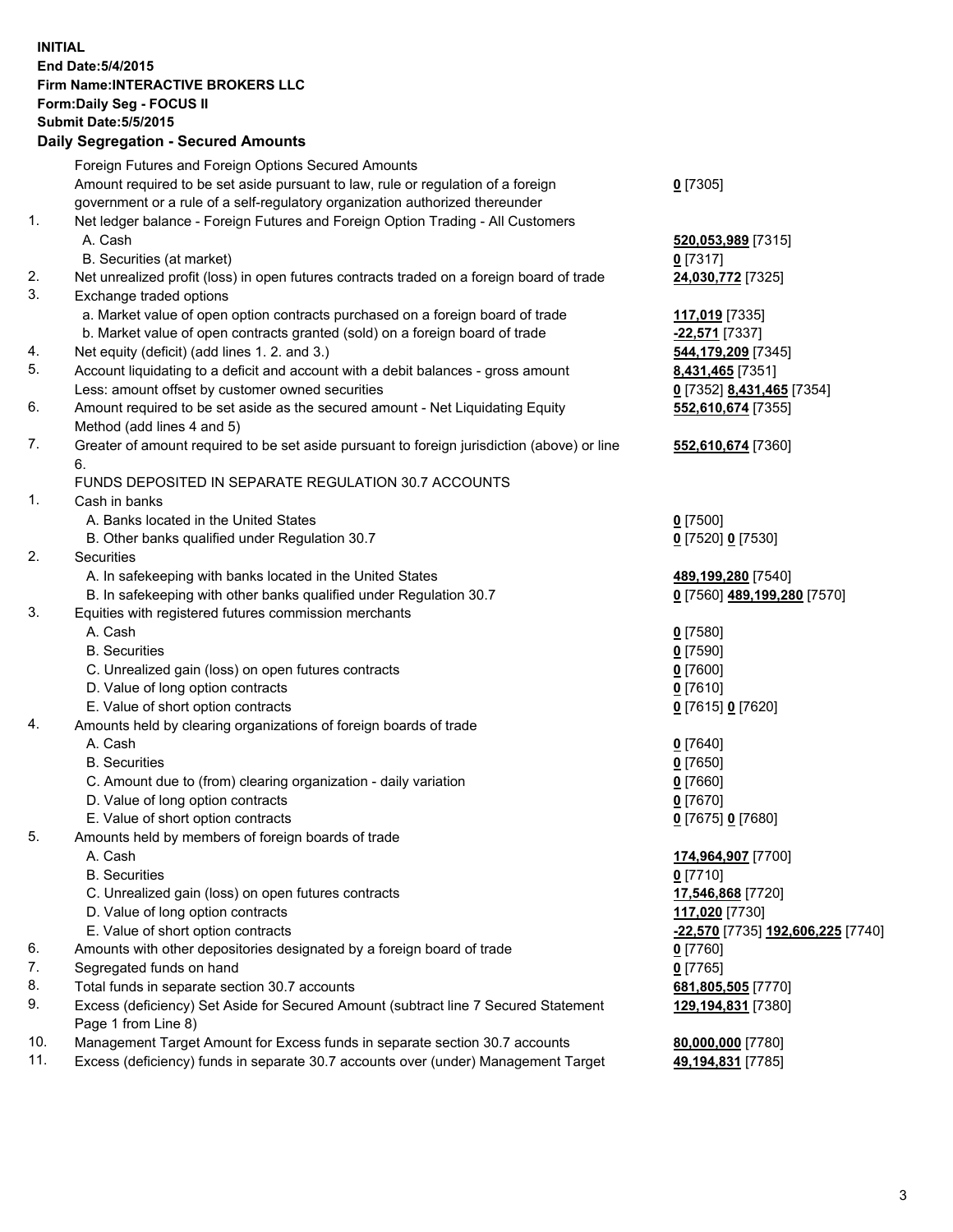**INITIAL End Date:5/4/2015 Firm Name:INTERACTIVE BROKERS LLC Form:Daily Seg - FOCUS II Submit Date:5/5/2015 Daily Segregation - Segregation Statement** SEGREGATION REQUIREMENTS(Section 4d(2) of the CEAct) 1. Net ledger balance A. Cash **2,595,962,426** [7010] B. Securities (at market) **0** [7020] 2. Net unrealized profit (loss) in open futures contracts traded on a contract market **-102,344,813** [7030] 3. Exchange traded options A. Add market value of open option contracts purchased on a contract market **126,358,198** [7032] B. Deduct market value of open option contracts granted (sold) on a contract market **-199,834,461** [7033] 4. Net equity (deficit) (add lines 1, 2 and 3) **2,420,141,350** [7040] 5. Accounts liquidating to a deficit and accounts with debit balances - gross amount **2,520,503** [7045] Less: amount offset by customer securities **0** [7047] **2,520,503** [7050] 6. Amount required to be segregated (add lines 4 and 5) **2,422,661,853** [7060] FUNDS IN SEGREGATED ACCOUNTS 7. Deposited in segregated funds bank accounts A. Cash **379,495,173** [7070] B. Securities representing investments of customers' funds (at market) **1,336,571,283** [7080] C. Securities held for particular customers or option customers in lieu of cash (at market) **0** [7090] 8. Margins on deposit with derivatives clearing organizations of contract markets A. Cash **13,720,851** [7100] B. Securities representing investments of customers' funds (at market) **114,520,069** [7110] C. Securities held for particular customers or option customers in lieu of cash (at market) **0** [7120] 9. Net settlement from (to) derivatives clearing organizations of contract markets **330,404** [7130] 10. Exchange traded options A. Value of open long option contracts **3,051,175** [7132] B. Value of open short option contracts **-6,040,348** [7133] 11. Net equities with other FCMs A. Net liquidating equity **-64,993,617** [7140] B. Securities representing investments of customers' funds (at market) **833,353,515** [7160] C. Securities held for particular customers or option customers in lieu of cash (at market) **0** [7170] 12. Segregated funds on hand **0** [7150] 13. Total amount in segregation (add lines 7 through 12) **2,610,008,505** [7180] 14. Excess (deficiency) funds in segregation (subtract line 6 from line 13) **187,346,652** [7190] 15. Management Target Amount for Excess funds in segregation **155,000,000** [7194]

16. Excess (deficiency) funds in segregation over (under) Management Target Amount Excess

**32,346,652** [7198]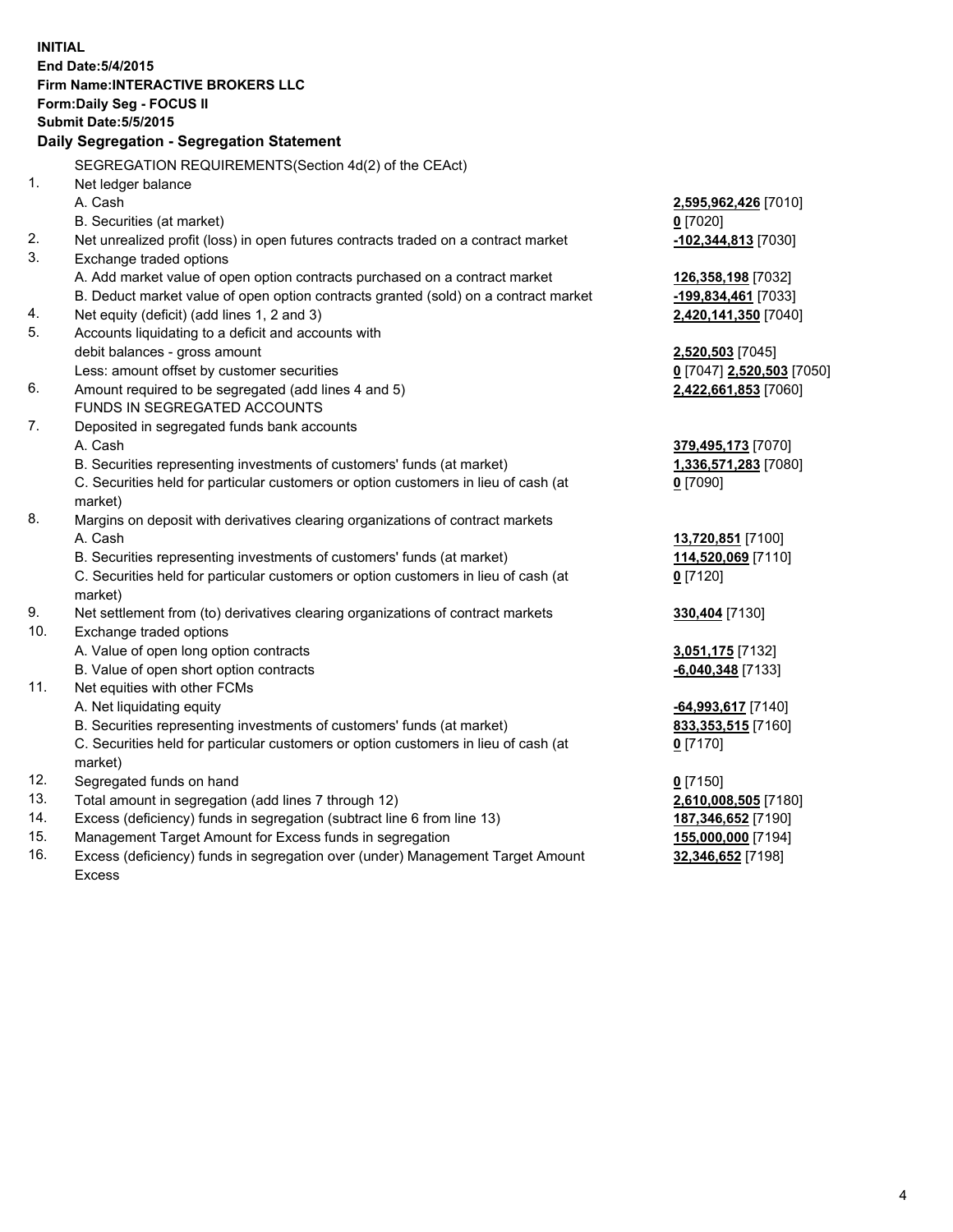## **INITIAL End Date:5/4/2015 Firm Name:INTERACTIVE BROKERS LLC Form:Daily Seg - FOCUS II Submit Date:5/5/2015 Daily Segregation - Supplemental**

| $\blacksquare$ | Total gross margin deficiencies - Segregated Funds Origin                              | 438,320 [9100] |
|----------------|----------------------------------------------------------------------------------------|----------------|
| $\blacksquare$ | Total gross margin deficiencies - Secured Funds Origin                                 | 183,868 [9101] |
| $\blacksquare$ | Total gross margin deficiencies - Cleared Swaps Customer Collateral Funds Origin       | $0$ [9102]     |
| $\sim$         | Total gross margin deficiencies - Noncustomer and Proprietary Accounts Origin          | $0$ [9103]     |
| $\blacksquare$ | Total number of accounts contributing to total gross margin deficiencies - Segregated  | 7 [9104]       |
|                | Funds Origin                                                                           |                |
| $\blacksquare$ | Total number of accounts contributing to total gross margin deficiencies - Secured     | 7 [9105]       |
|                | Funds Origin                                                                           |                |
| Ξ.             | Total number of accounts contributing to the total gross margin deficiencies - Cleared | $0$ [9106]     |
|                | Swaps Customer Collateral Funds Origin                                                 |                |
| ۰              | Total number of accounts contributing to the total gross margin deficiencies -         | $0$ [9107]     |
|                | Noncustomer and Proprietary Accounts Origin                                            |                |
| $\blacksquare$ | Upload a copy of the firm's daily margin report the FCM uses to issue margin calls     |                |
|                | which corresponds with the reporting date.                                             |                |

05.04.2015 Commodity Margin Deficiency Report.xls